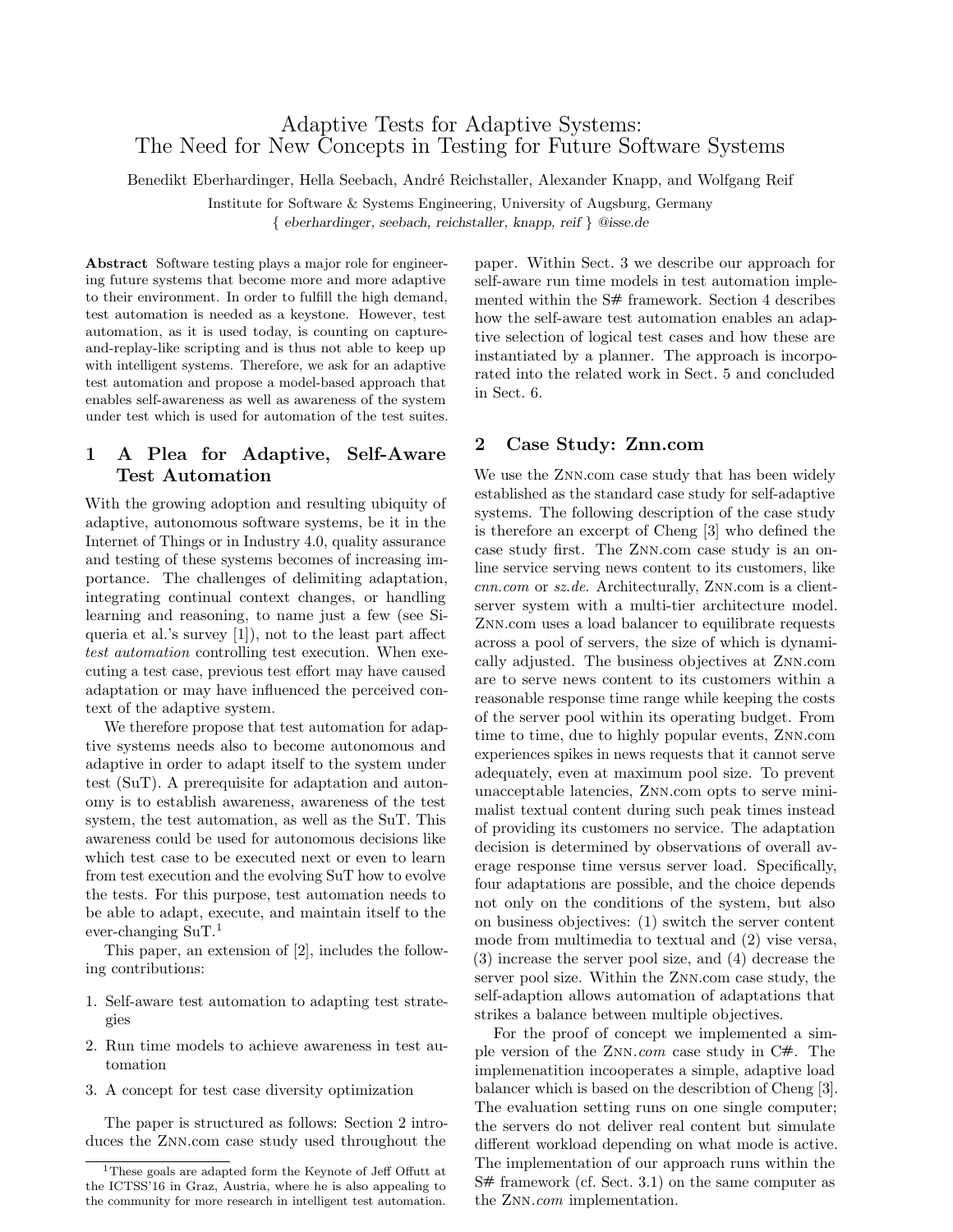# 3 Run Time Models for a Self-Aware Test Automation

Our approach is based on the concept of run time models. They are used to reflect the actual state of the SuT and of the test system in order to establish a self-aware test automation. Based on the awareness the test automation is able to adapt itself in an autonomous way by a reasoner and instantiate new test cases by a planner, as shown in Sect. 4. Within this approach we integrate two different possible test strategies that build the foundation of the adaptation and the autonomy of the test automation. The first strategy is based on operational profiles used for generating continuous test input for the SuT by simulating the environment. The second strategy is a fault-based test strategy where test cases are defined by environment faults that cause the actual system for action. Both strategies have been proven to be effective in revealing failures within autonomous software systems (cf. [4] for the first and [5] for the latter) and are now combined for test automation for end-to-end tests. We show how the  $S#$  modeling framework is used to build run time models for the self-aware test automation which is combining of these to strategies.

### 3.1 The S# Framework: Executable Models

The S# framework incorporates an integrated, toolsupported approach for modeling and analyzing component-oriented systems [6]. It provides a componentoriented domain specific language embedded into the  $C#$  programming language.  $S#$  inherits all of  $C#$ 's language features and expressiveness, including all stateof-the-art code editing and debugging features provided by the Visual Studio development environment. It is the foundation for our model-based approach for test automation since both of the used test models are implemented in S#. Listing 1 shows an excerpt of the model of the server in the Znn.com case study. The model describes the internal state of a server as well as further information that are used in the test automation. The faults are representing logical test cases described in the model by overwriting the actual functionality. Note that in this example, for the sake of simplicity, the actual implementation is also included in the model as C# code. For instance, the Activate function which sets the isServerActive attribute to true could be overwritten by the fault implementation which is empty and does not change the state of the attribute, similar for the AddQueries function. The CannotExecuteQueries fault is annotated by its activation criterion that states that this fault should be active if the proxy has few servers available. Further, the selected server is set to auto which means if a set of server instances matches to this criterion the planner within the test automation will determine which and how many of the set of servers should be selected for the fault activation. The actual property that is

```
class Server : Component {
Proxy _connectedProxy ; bool _isServerActive ;
  List<Query> _executingQueries;
   public void Activate() { _isServerActive = true; }<br>public void AddQueries(List<Query> queriesToExecute) {<br>_executingQueries.AddRange(queriesToExecute);
   }
[ Transient ] class ServerCannotActivate : Fault {
     public void Activate () { }
   }<br>[Activation("TooFewServers", selectedServer="auto")]<br>[Persistent] class CannotExecuteQueries : Fault {
      ersistent] class CannotExecuteQueries : Fault {<br>public void AddQueries(List<Query> queriesToExecute) { }
   }
        \ldots */
}
```
Listing 1: Partial S# component representing a server of Znn.com case study.

linked by the activation criterion is not shown here. It is formulated as a boolean function in S#. Thus, the fault is a logical test case with many different possible concrete test cases that could be executed by the test automation. The planning module is helping by this process.

### 3.2 Building and Using Run Time Model in Test Automation

A model is a simplified effigy of the reality. The simplification is achieved by abstraction resp. reduction of the reality with a certain pragmatism. We use the models in our approach to gain a gray-box view of the SuT. Therefore, we seek for an appropriate representation that enables selection, adaption, combination, ordering, execution, and evaluation of tests based on the current state of the system. The model is used to easily query the current state of the SuT and its environment, but also to query the current state in order to evaluate it with a given online oracle (for a detailed description of the used online oracle see [7, 4, 5]). Further, the models are not limited to query the current state they are also used to execute tests, i.e., the models have to be executable in order to stimulate the SuT as described by the tests to be executed. We use a multistage strategy that first queries the current state, uses that information in the rule-based reasoning to gain tests to execute, executes the tests, updates the model at run time, and evaluates the state of the SuT by applying the oracle on the model. The main requirements for the model that we derive are, that the model has to represent the current state of the SuT in an abstract manner, the models need to be executable, and the models needs to provide sufficient information for reasoning and evaluation by the oracle. For this reason, we use executable run time models, provided by S#. The models consist of a static description of the SuT, whereas, the static description is instantiated and continuously updated by the current state of the SuT. In our Znn.com case study the client is a component of the context model and the server pool of the SuT model. Mapping the actual state of the SuT in this context incorporates, among other things, to update the current servers within the pool. This information of the model is used by the reasoner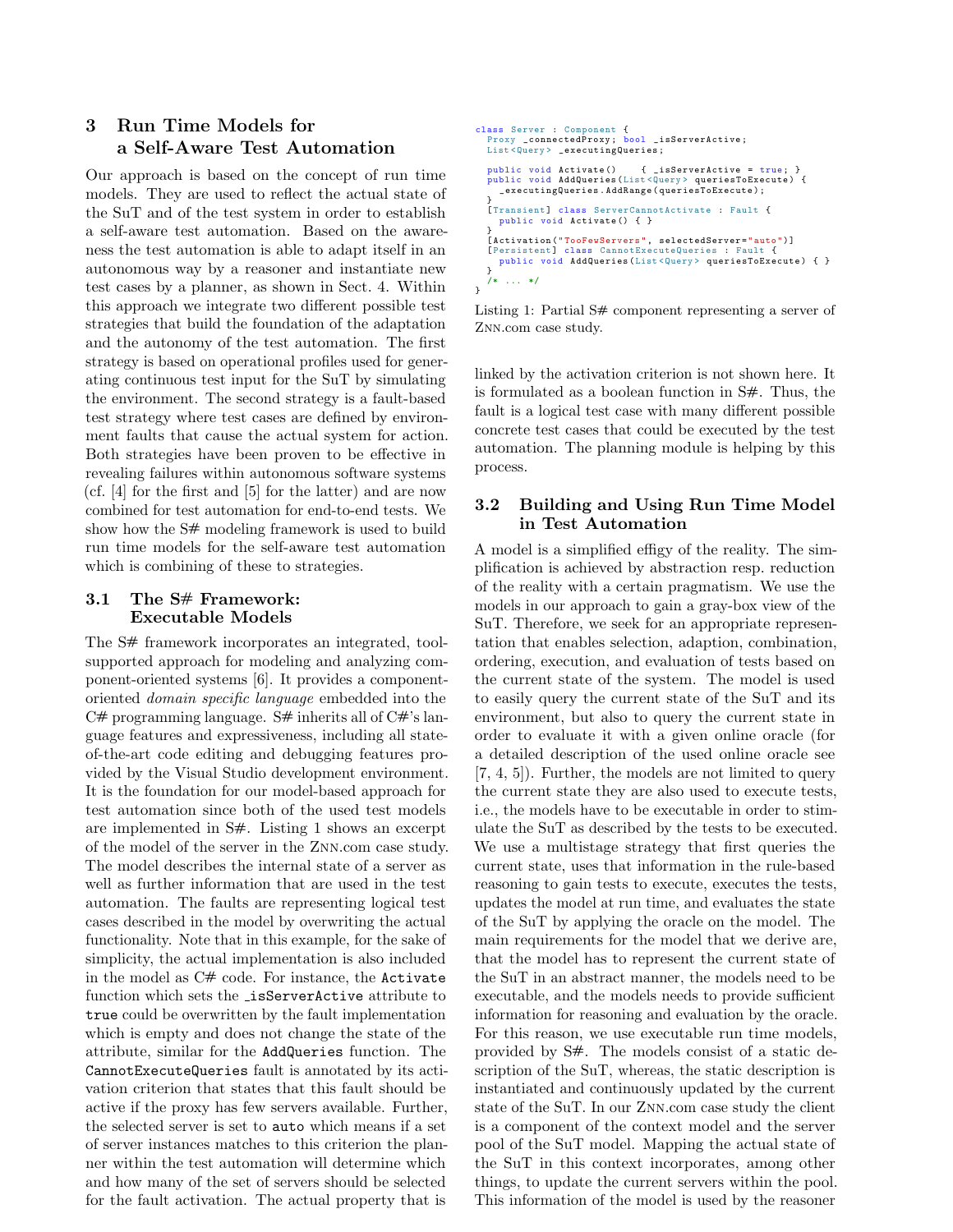to check whether a certain number of servers has been added or removed to the server group that triggers a rule that activates a test. The models of the context and the SuT differ: the context model also includes dynamic information that enables it to execute different usage profiles of the test suite. In the case of the client a certain instance has a state machine with states such as idle, requesting, and waiting, that are selected according a profile that defines a probability of switching between the different states. The gain is a simulation of the environment that is executed on the SuT; the evolvement of the SuT enables it to execute the situational aware tests that activate faults.

## 4 Adaptive Test Execution @RunTime

The main constituent of our test automation is the adaptive test execution which is based on the selfawareness originated from the run time model established in the section before. Two main test strategies the execution is relying on: (1) a simulation of the SuT's environment and (2) an interface for activating component faults in the controlled environment of the SuT. The first strategy enables to continuously trigger the SuT and keep it operating and possibly evolving. This is the basis for strategy (2) where a given set of test cases is executed by activating component faults of the controlled enviroment which is an established technique for testing autonomous systems (cf. [5]). In this way it is possible to define different adaptation rules for the test execution within the model that trigger which of the anticipated behaviors of the environment to be simulated and which fault to be activated. The first set concerning the simulated environment is composed of probability functions that map a probability to a transition from one environment state to another that is formally described as a Markov chain. An example for the relevant environment in the case study is the client requesting content. The S# model of the client therefor includes a state machine with the states idle, requesting text, and requesting media where it is possible to get from each state to every other and each transition has a certain probability, gained from user surveys. The second set contains the injected faults that might be activated under some conditions. It is based on faults or set of faults modeled in the components of the S# model. Considering the example of Listing 1 different kinds of faults are shown: persistent faults and transient faults. The first kind of fault indicates that once the fault is activated it remains active for the rest of the execution whereas the later one might be deactivated. Note that in the test automation we expect on the one hand side that a model of the SuT's environment is given by a test engineer that is used to generate continual test input and on the other hand we expect explicit test cases with an activation criterion designed by a test engineer. The test automation is using these two inputs as a test

suite for the adaptive test execution.

#### 4.1 Rule-Based Reasoning for Adaptive Test Execution

The adaption is enabled by the awareness of the current state by the test model and is used by a rule-based reasoning engine which makes the execution adaptive. Thus, it is possible to evaluate the current state of the test system and the SuT and select an appropriated test case for execution in the current situation. As described before, we use two strategies. The simulation of the environment is driven by an probabilistic Markov model of the environment which is used to describe the environment's common behavior. The faults instead are activated based on situational patterns, the activation criteria, evaluated by the reasoner. The activation criteria are described in form of constraints that are annotated to the tests, like shown in listing 1; it could be said: the tests know their purpose. Based on the sets of rules it is possible to reason at run time over the current state of the model and select the next test step based on the rules defined. Another important component in the framework is the planner that enables to enhance the test suite at run time.

### 4.2 Planning Optimal Rule Instantiations

Depending on the chosen system configuration, a particular rule may subsume quite a number of concrete implementations. The question, which of them to choose, i.e., which test step to execute if there are many, resembles the challenge of instantiating logical test cases by concrete ones in traditional testing. Let us, for instance, consider the rule which introduces the persistent fault "CannotExecuteQueries" in listing 1. At test execution, this fault needs to be instantiated for one out of all the servers which are deployed in the considered configuration. As typically huge environmental state spaces prevent us from demanding manual solutions for resulting decision processes from the tester, we propose to equip the rule-based reasoner with a planning module that is able to automatically solve this job. In the aforementioned example this module is activated by the keyword "auto" at activation "TooFewServers". This marks the choice of which server to be affected as being non-deterministic and thus to be decided by the planning module.

Parametrized with some goals, which we assume to be given by the test engineer, the planning module uses the executable models to search for optimal decisions concerning the rule instantiations. An exemplary goal might be a kind of action diversity, which we see as a counterpart of code coverage criteria in the context of proactive, adaptive systems. This test indicator, based on the behavioral distance metric introduced in [8] and [9], can be used to measure the difference between the system traces which are expected to be triggered by particular rule instantiations. Maximizing the action diversity thus means to maximize the difference of